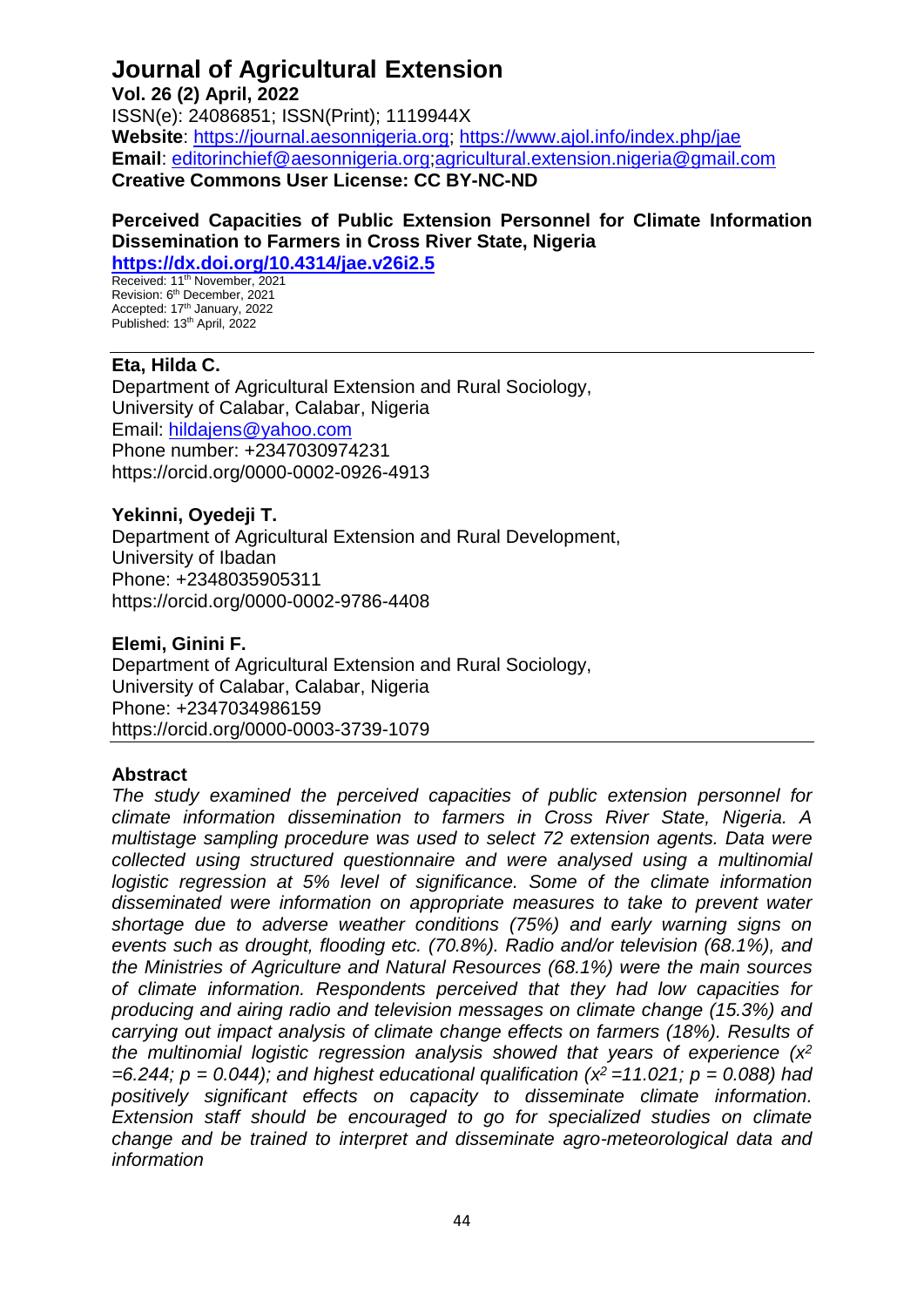**Vol. 26 (2) April, 2022** 

**Keywords**: Climate change; climate information dissemination; public extension personnel; Capacity

## **Introduction**

The economies of most countries in sub–Saharan Africa are driven by agriculture. The sector contributes about 15% to the region's Gross Domestic Product (GDP), providing employment for over 65% of the workforce, and plays a significant role in ensuring food security (Serdeczny, Adams, Baarsch, and Coumou, 2017). However, activities of the sector are highly climate sensitive as the effects of climate variability and change are visible throughout agricultural value chains. In the Niger Delta region of Nigeria, climate variability and change have altered rainfall patterns leading to change in time of planting crop harvests (Chukwuezie, Nwakuba, Nwaigwe, and Asoegwu, 2016). Rain and windstorms destroyed crop produce and other assets costing more than \$720 million and leaving more than 80,000 people homeless by the end of the year 2009 (Chukuezie *et al*., 2016). It is therefore vital that unwavering efforts be made to help citizens of the region (most of whom are smallholder farmers) to adapt to the adverse effects of climate change.

Increasingly, climate information services are becoming important and gaining recognition as critical to farmers and other decision makers to manage climate risks and adapt to changing climatic conditions (Hansen *et al*., 2019). Vincent, Dougill, Dixon, Stringer, and Cull (2017) citing Vaughan and Dessai expatiated that climate information services 'provide people and organisations with timely, tailored climaterelated knowledge and information that they can use to reduce climate-related losses and enhance benefits, including the protection of lives, livelihoods, and property'. Climate information will aid farmers to tactically plan and adopt farm operations that enhance their adaptive capacity in the event of adverse climatic conditions and risks (Partey *et al.*, 2018). Hence, the place of climate information services in helping small scale farmers cope with climate change cannot be overstated.

Climate information service provision requires expertise and is usually provided by stakeholders in the private and public sectors (Cortekara, Themesslb, and Lamicha, 2020). In Nigeria, staff of Agricultural Development Programmes, who are charged with the responsibility of public extension service delivery to farmers, provide these services, although this is greatly handicapped by limited resources and insufficient capacities of the staff (World Meteorological Organization-WMO, 2019). Several research on climate change and extension have been conducted in the south-south region of Nigeria. For instance, Ifeanyi-Obia, Togun, Lamboll , Adesope and Arokoyu (2017) examined 'Challenges faced by cocoyam farmers in adapting to climate change in Southeast Nigeria'; Ogogo, Ekong and Ifebueme (2018) explored on 'Climate Change Awareness and Adaptation Measures among Farmers in Cross River and Akwa Ibom States Nigeria'; Osuji, Okwara, Essien, Agu, and Oguegbuchulam (2019) investigated the 'Sustainability of Climate Change Adaptation Measures in South-South, Nigeria'; and Onyeneke, Igberi, Aligbe, Iruo, Amadi, Iheanacho, Osuji, Munonye, and Uwadoka (2019) examined 'Climate change adaptation actions by fish farmers: evidence from the Niger Delta region of Nigeria.' Most of these studies dwelled more on farmers' awareness of climate change, their adaptation strategies, and constraints to climate change adaptation. Furthermore, they placed very little emphasis on the capacities of extension professionals to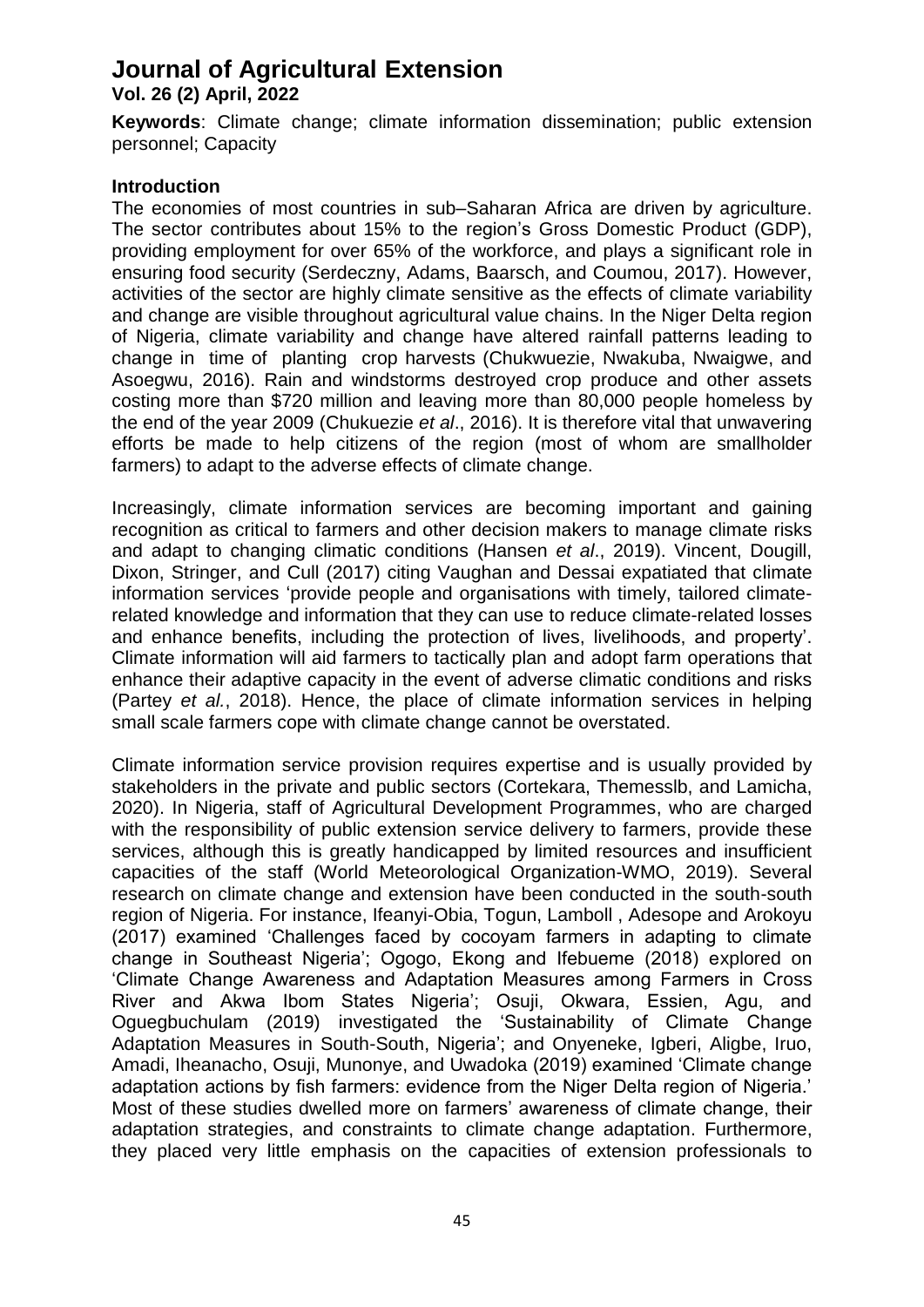disseminate climate information to farmers in a bid to helping them adapt to and mitigate the adverse effects of climate change.

This study examined the perceived capacities of public extension personnel for climate information dissemination to farmers in the state. Specifically, the research identified the type of climate information disseminated by extension staff to farmers, ascertained the sources of climate information used by extension staff, and examined their perceived capacities for climate information provision. The study hypothesised that extension personnel selected socioeconomic characteristics do not significantly affect their perceived capacities for climate information dissemination.

#### **Methodology**

The study was carried out in Cross River State located in the south-south geopolitical zone, Nigeria. It lies between latitude  $4^0$  28<sup>1</sup> and  $6^0$  55<sup>1</sup> North of the equator and longitude  $7^0$ 50<sup>1</sup> and  $9^0$  28<sup>1</sup> East of the Greenwich meridian. Cross River State is divided into three agricultural zones namely: Ikom agricultural zone, consisting of six blocks [\(Ikom,](http://en.wikipedia.org/wiki/Ikom) [Abi,](http://en.wikipedia.org/wiki/Abi,_Nigeria) [Yakurr,](http://en.wikipedia.org/wiki/Yakuur) Obubra, [Etung,](http://en.wikipedia.org/wiki/Etung) and [Boki\)](http://en.wikipedia.org/wiki/Boki,_Nigeria); Calabar agricultural zone, covering seven blocks [\(Calabar Municipal,](http://en.wikipedia.org/wiki/Calabar_Municipal) [Calabar South,](http://en.wikipedia.org/wiki/Calabar_South) [Bakassi,](http://en.wikipedia.org/wiki/Bakassi) [Akampka,](http://en.wikipedia.org/wiki/Akamkpa) [Odukpani,](http://en.wikipedia.org/wiki/Odukpani) [Akpabuyo,](http://en.wikipedia.org/wiki/Akpabuyo) and [Biase\)](http://en.wikipedia.org/wiki/Biase); and Ogoja agricultural zone comprising five (5) blocks (Ogoja, Yala, Bekwarra, [Obudu](http://en.wikipedia.org/wiki/Obudu) and [Obanliku\)](http://en.wikipedia.org/wiki/Obanliku).

All extension staff providing public extension services to farmers in the state constituted the sample frame for the study. A multi-stage sampling procedure was used to select respondents. In the first stage, purposive sampling was used to select staff of the Cross River Agricultural Development Programme (CRADP) since it is the public institution responsible for disseminating agricultural information to farmers in the state. In the second stage, simple random sampling was used to select three blocks from each of the three agricultural zones, making a total of nine blocks. Since each block is headed by a block extension agent, the selection of nine blocks implied a selection of 9 block extension agents.

The block extension agents were selected from the following blocks: Ogoja, Bekwarra, Obudu, Yakurr, Obubra, Abi, Odukpani, Calabar south and Akpabuyo. There are eight cells in each agricultural block in the state. Each cell is covered by a village extension agent. Thus, in the third stage, simple random sampling was used to select six out of eight village extension agents from each of the selected blocks giving rise to fifty-four village extension agents. Also, the director of extension service, the deputy director, all four subject matter specialists and the three zonal extension officers of CRADP were purposively selected as they are responsible for capacity building and coordination of extension activities in the state. Hence, a total of seventy-two staff of CRADP were selected as sample for the study.

Data were collected using structured questionnaire in line with the objectives of the study. The questionnaire was partitioned into four sections to elicit information on the following: Socio-economic characteristics of the extension staff, type of climate information disseminated by extension staff to farmers, sources of climate information used by extension staff, and perceived capacities of extension professionals for climate information dissemination. The data were analysed using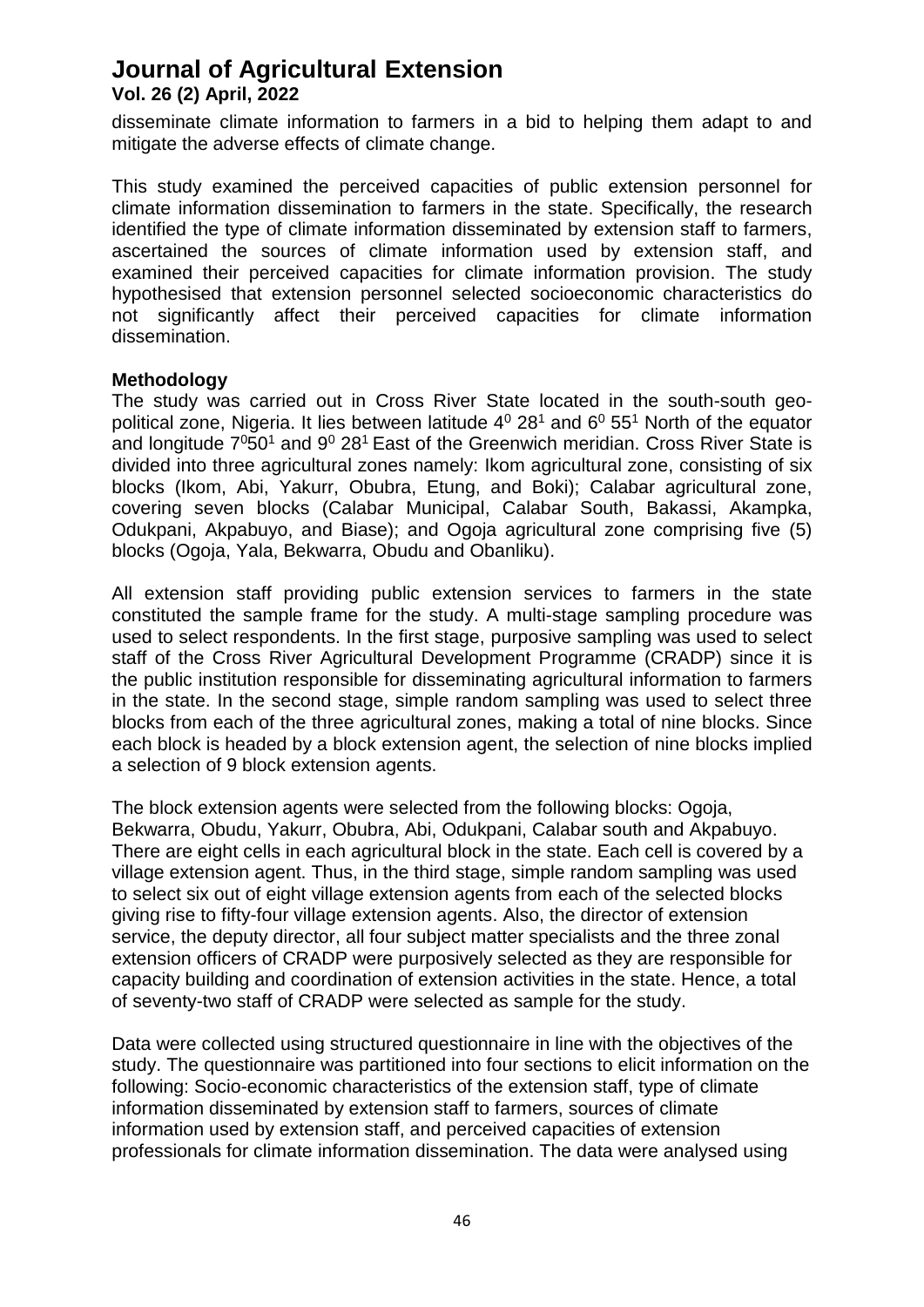percentages and means. The hypothesis was tested using a multinomial logistic regression with maximum likelihood estimation technique at 5% level of significance. To identify the types of climate information disseminated by extension staff to farmers in the state, a checklist of agricultural climate information disseminated to farmers by agro-climate information providers was obtained from literature and presented to respondents. They were requested to indicate whether such information was disseminated by them or not. Scores of 1 and 0 were assigned to 'Yes' and 'No' responses respectively. To ascertain the sources of climate information used by public extension staff in the state, a list of possible sources of climate information as obtained from literature was presented to respondents to indicate if climate information was obtained from such sources. Scores of 1 and 0 were assigned to 'Yes' and 'No' responses respectively. With respect to perceived capacities for climate information dissemination, fifteen (15) capacities required by extension personnel for climate information dissemination were obtained from literature and presented to respondents to indicate if they possessed them. A 'yes' was scored 1 and a 'No' was scored 0. Extension staff were then grouped into three levels of capacity as follows: low capacity (i.e., those who had capacity scores of between 0 and 5), moderate capacity (i.e., those who with capacity scores of between 6 and 10) and high capacity (i.e., those with capacity scores ranging from 11 to 15)

## **Results and Discussion**

## **Type of Climate Information Disseminated by Extension Staff to Farmers**

Results on Table 1 show the types of climate information disseminated by extension staff to farmers. A large proportion (75%) of public extension staff disseminated information on appropriate measures to take to prevent water shortage due to adverse weather conditions. Furthermore, 70.8% of the extension workers provided information on early warning signs on events such as drought, flooding etc. The information is helpful to farmers in that it can enable them to develop coping strategies to adverse weather conditions on plants, livestock and on the farmers themselves. Also, it was noted that the majority (79.2%) of the extension staff disseminated information on weed and pest control measures so as to help farmers cope with increased infestations resulting from changes in weather/climatic patterns.

This information is critical to farmers as increased weed infestation and pest attack resulting from changing climatic patterns affect yields hence profitability of the agricultural venture. Thus, it is essential to keep updating farmers on new techniques of weed and pest control measures (preventive and curative). These results tend to agree with findings of Guido *et al.* (2020) who observed that agricultural stakeholders, particularly extension educators, tend to disseminate short-term weather/climate information that will help farmers make in-season decisions aimed at managing immediate climate risks. These include information like appropriate measures to take to prevent water shortages in the face of adverse weather conditions, crop variety selection, when to plant/sow, and proper time to harvest. Such information items assist farmers in short term planning of agricultural activities. On the other hand, the results show that few (15.3%) extension agents were disseminating climate and weather predictions/forecasts to farmers despite the weather and climate data and information generated by the Nigerian Meteorological Agency (NIMET) for dissemination to various stakeholders. This might be attributed to the technical nature of the information, which requires that extension personnel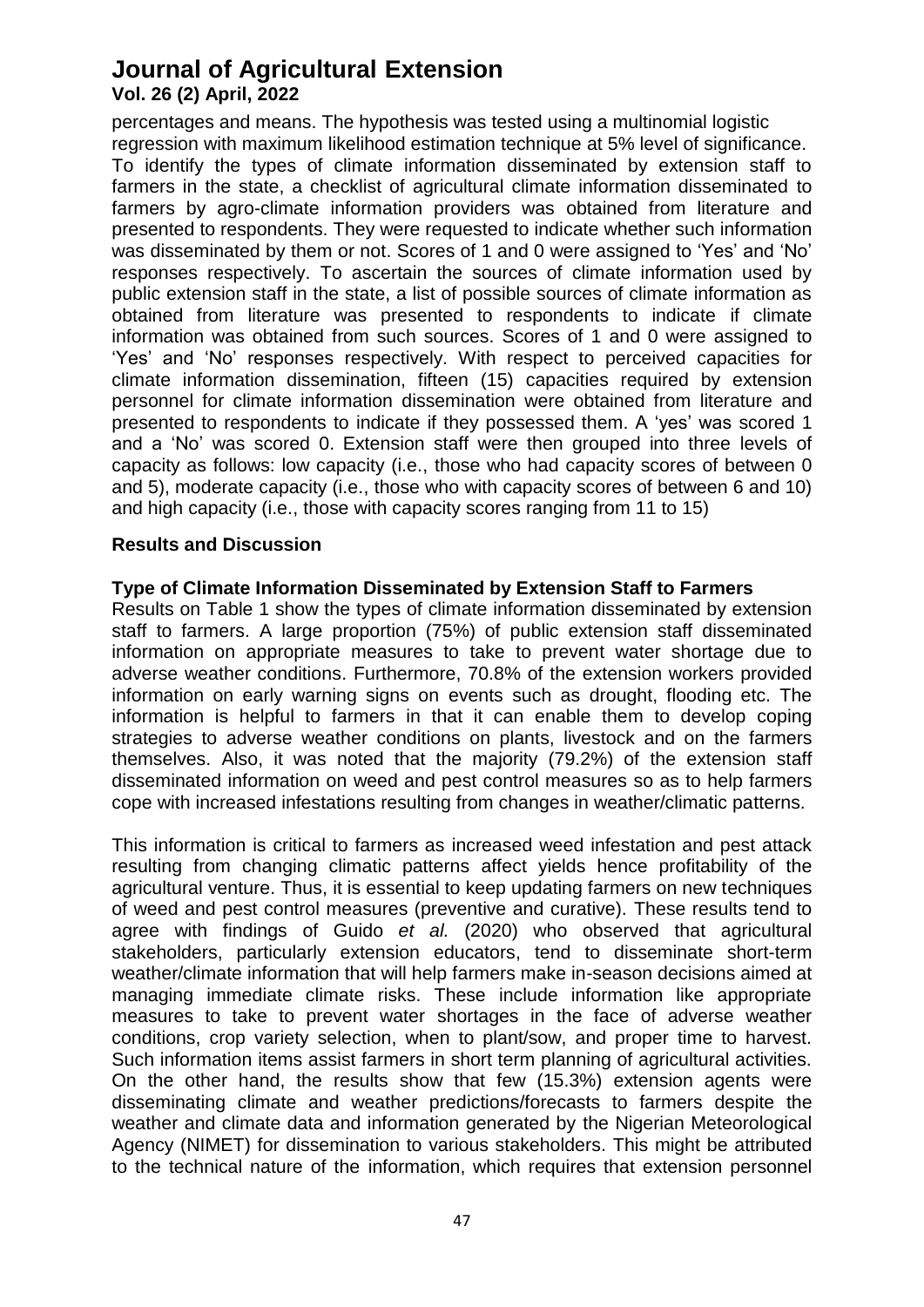**Vol. 26 (2) April, 2022** 

should have an in-depth understanding of its content before disseminating to farmers.

## **Table 1: Extension staff by the type of climate information provided**

| Type of climate change information provided                                                                                  | Percent (n=72) |
|------------------------------------------------------------------------------------------------------------------------------|----------------|
| Appropriate measures to take to prevent water shortage due to                                                                | 75.0           |
| adverse weather conditions                                                                                                   |                |
| Crop variety selection, when to plant/sow and proper time to<br>harvest during adverse climatic conditions                   | 69.4           |
|                                                                                                                              | 62.5           |
| Types of crops that are suitable for specific local agro-ecological<br>conditions and practices to adopt in their production |                |
| Spraying conditions against insect, weed, or disease problems                                                                | 55.6           |
| and control measures:                                                                                                        |                |
| Challenges of animal health and their products in the face of                                                                | 52.7           |
| adverse climatic conditions                                                                                                  |                |
| Wildfire forecasts and wildfire prone areas;                                                                                 | 27.8           |
| Livestock management information for housing, health and                                                                     | 50.0           |
| nutrition during adverse climate conditions.                                                                                 |                |
| How to manage or manipulate microclimatic conditions above-                                                                  | 55.6           |
| and below the ground (e.g., advise on use of mulch, shade, wind                                                              |                |
| protection)                                                                                                                  |                |
| Early warning on natural disasters (e.g., floods, hurricanes,                                                                | 70.8           |
| drought, thunderstorms etc.) and strategies to use to reduce                                                                 |                |
| impacts on livelihood activities                                                                                             |                |
| Climate and weather predictions and forecasts                                                                                | 15.3           |
| Providing information on weed and pest control measures to                                                                   | 79.2           |
| reduce infestations resulting from changes in weather/climatic                                                               |                |
| patterns.                                                                                                                    |                |
| Livestock breeds that are resistant to changing climatic conditions                                                          | 52.8           |
| Post-harvest storage techniques to curtail spoilage due to                                                                   | 58.3           |
| adverse climatic conditions                                                                                                  |                |
| Processing techniques to reduce post-harvest losses due to                                                                   | 66.7           |
| changes in climatic conditions                                                                                               |                |
| $*$ Multiple perspected perspected                                                                                           |                |

\*Multiple responses recorded

## **Sources of Climate Information Used by Extension Staff**

Table 2 shows that most (75.0%) of public extension personnel get climate information from the radio and/or television. A significant proportion (68.1%) of them disseminate climate information from the Federal and State Ministries of Agriculture and Natural Resources and 52.8% got climate information from university (academic) sources. Only 25.0% of the staff got climate information from NIMET which is the main national organisation charged with the production, storage, and dissemination of weather/climate information to various stakeholders. This result agrees with the findings made by Singh *et al*. (2018) that a lot of agro-climate information contained in agro-meteorological bulletins are not used by most climate service providers. This might be attributed to the technical nature of such reports. Hence, extension professionals most of whom are generalists require an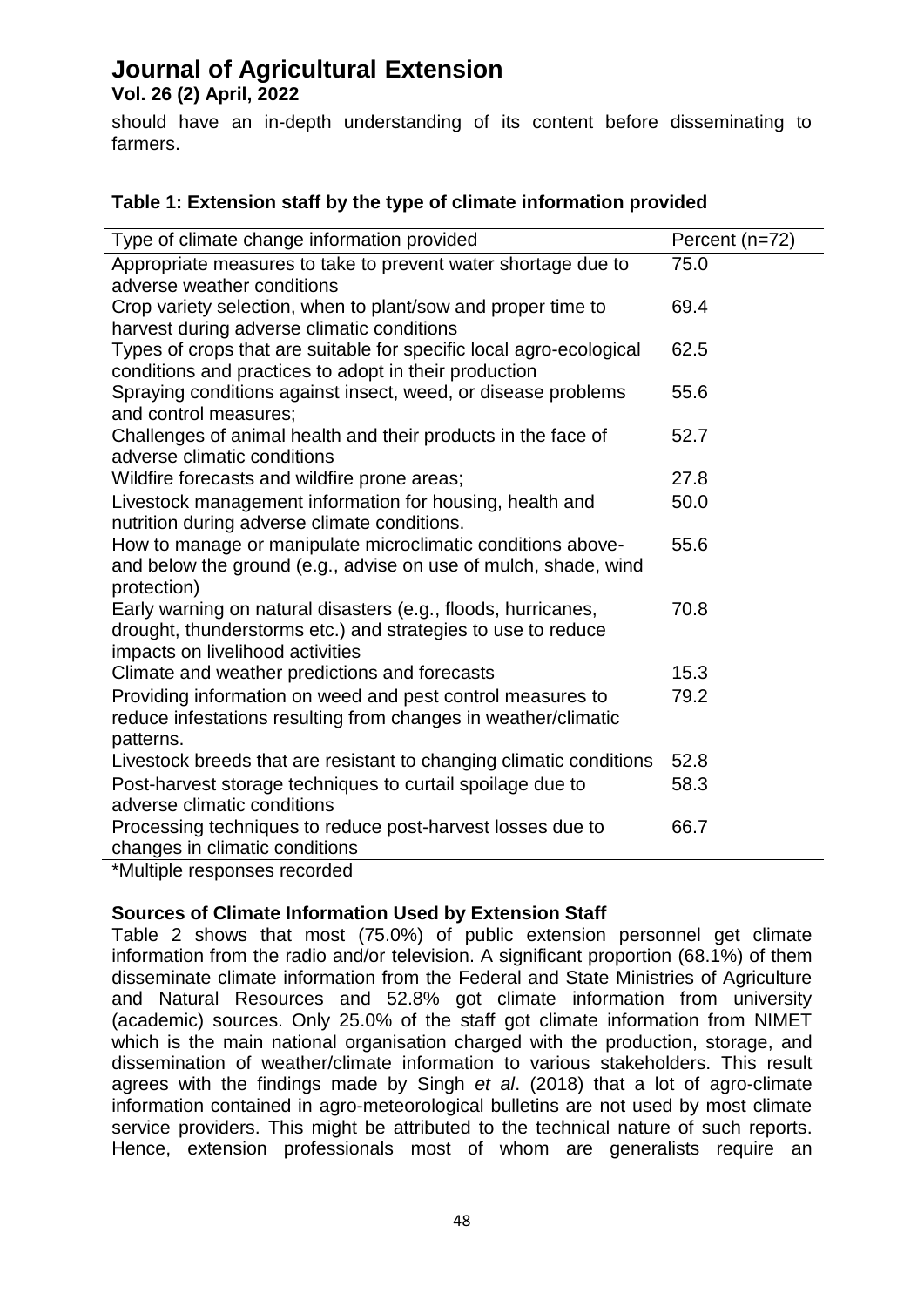understanding of the specialised facts contained in them before they can disseminate the information to farmers.

| Sources of Information           | Percent (n=72) |  |
|----------------------------------|----------------|--|
| Agricultural research institutes | 55.6           |  |
| Magazines/newspapers             | 40.3           |  |
| Radio/Television climate change  |                |  |
| messages                         | 75             |  |
| <b>NIMET</b>                     | 25             |  |
| Academics                        | 52.8           |  |
| Internet                         | 45.8           |  |
| <b>NGOs</b>                      | 59.7           |  |
| Ministry of Agriculture          | 68.1           |  |
| Internet or SMS via phones)      | 34.7           |  |
| <b>Bulletins</b>                 | 52.8           |  |
|                                  |                |  |

\*Multiple responses recorded

## **Perceived Capacities of Extension Staff for Climate Information Dissemination**

Table 3 shows that public extension staff perceived that they had capacities for using extension teaching/learning methods to disseminate information on climate change issues (95.8%), facilitating workshops for awareness creation on climate change adaptation (90.3%), and for identifying, collecting, and sharing climate information to farmers from other sources (80.6%). Contrarily, few extension personnel perceived that they had capacities for producing and airing radio and television agricultural messages on climate change (15.3%), carrying out impact analysis of climate change effects on farmers (18%), as well as designing frameworks for evaluating climate change adaptation projects (18.1%). Inability to conduct impact analysis as well as produce and air radio and television programmes on climate change issues is an indication that most of the extension agents have not received training on topical issues concerning climate change. This view is supported by Olorunfemi, Olorunfemi and Oladele (2020) who noted that most extension personnel are yet to receive thematic training on climate change hence their involvement in climate information dissemination may not be effective as expected.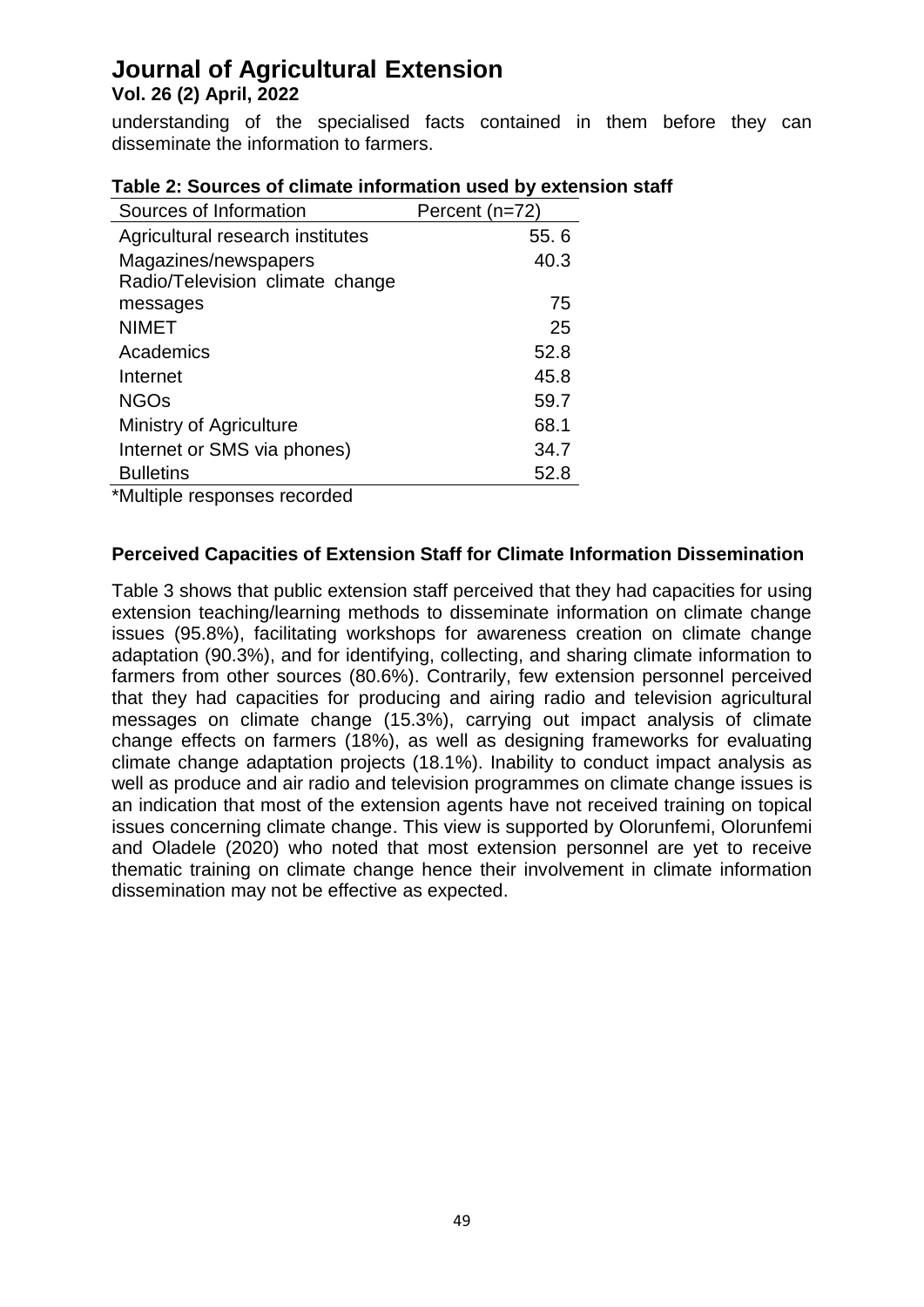**Vol. 26 (2) April, 2022** 

#### **Table 3: Perceived capacities of extension staff for climate information dissemination**

| Capacities                                                                                                                             | Percent<br>$(n=72)$ |
|----------------------------------------------------------------------------------------------------------------------------------------|---------------------|
| Knowledge on the causes of climate change                                                                                              | 55.6                |
| Ability to identify and assess farmers vulnerable to climate change<br>impacts                                                         | 43.1                |
| Ability to carry out impact analysis of climate change effects on farmers                                                              | 18.0                |
| Has sufficient knowledge on climate change adaptation strategies                                                                       | 68.1                |
| Ability to develop modules on climate change for training of farmers                                                                   | 43.1                |
| Ability to facilitate workshops for awareness creation on climate change<br>adaptation                                                 | 90.3                |
| Ability to use extension teaching/learning methods to disseminate<br>information on climate change issues                              | 95.8                |
| Ability to identify, collect and share credible climate information to<br>farmers from other sources                                   | 80.6                |
| Ability to simplify and communicate agro-meteorological information to<br>help farmers understand                                      | 36.1                |
| Ability to produce and air radio and television messages on climate<br>change issues                                                   | 15.3                |
| Ability to build partnerships and networks with other climate information<br>stakeholders to enhance climate information dissemination | 52.8                |
| Ability to design frameworks for monitoring climate change adaptation<br>projects                                                      | 25.0                |
| Ability to design frameworks for evaluating climate change adaptation<br>projects                                                      | 18.1                |
| Ability to mainstream climate information into other extension activities                                                              | 52.8                |
| Ability to manipulate and use new media to disseminate climate<br>information to farmers                                               | 47.2                |
| $*$ Multiple reepersee reeerded                                                                                                        |                     |

\*Multiple responses recorded

## **Relationship between Extension Personnel's Selected Socioeconomic Characteristics and Perceived Capacities for Climate Information Provision**

Results on Table 4 show that number of years of work experience  $(x^2 = 6.244; p =$ 0.044) had a positively significant effect on capacity to disseminate climate information to farmers as well as highest educational qualification ( $x^2 = 11.021$ ;  $p =$ 0.088). This suggests that extension professionals who have been working for longer periods are significantly more capable of disseminating climate information to farmers than those with fewer years of experience. Those who have been working for many years are expected to be more self-confident and have better mastery of extension communication skills that will help them communicate better climate information to farmers. This result aligns with findings of a study carried out by Olorunfemi, Olorunfemi and Oladele (2020) who also observed that the larger the number of years of experience an extension agent has, the better will be his ability to discharge his responsibilities to farmers.

Similarly, from results on Table 4, it can be inferred that highly educated extension workers are exposed to diverse sources of climate information, have better capacities to understand the climate change concept and ultimately more capable of disseminating the information to farmers. According to Zikhali, Mafongoya, Mudhara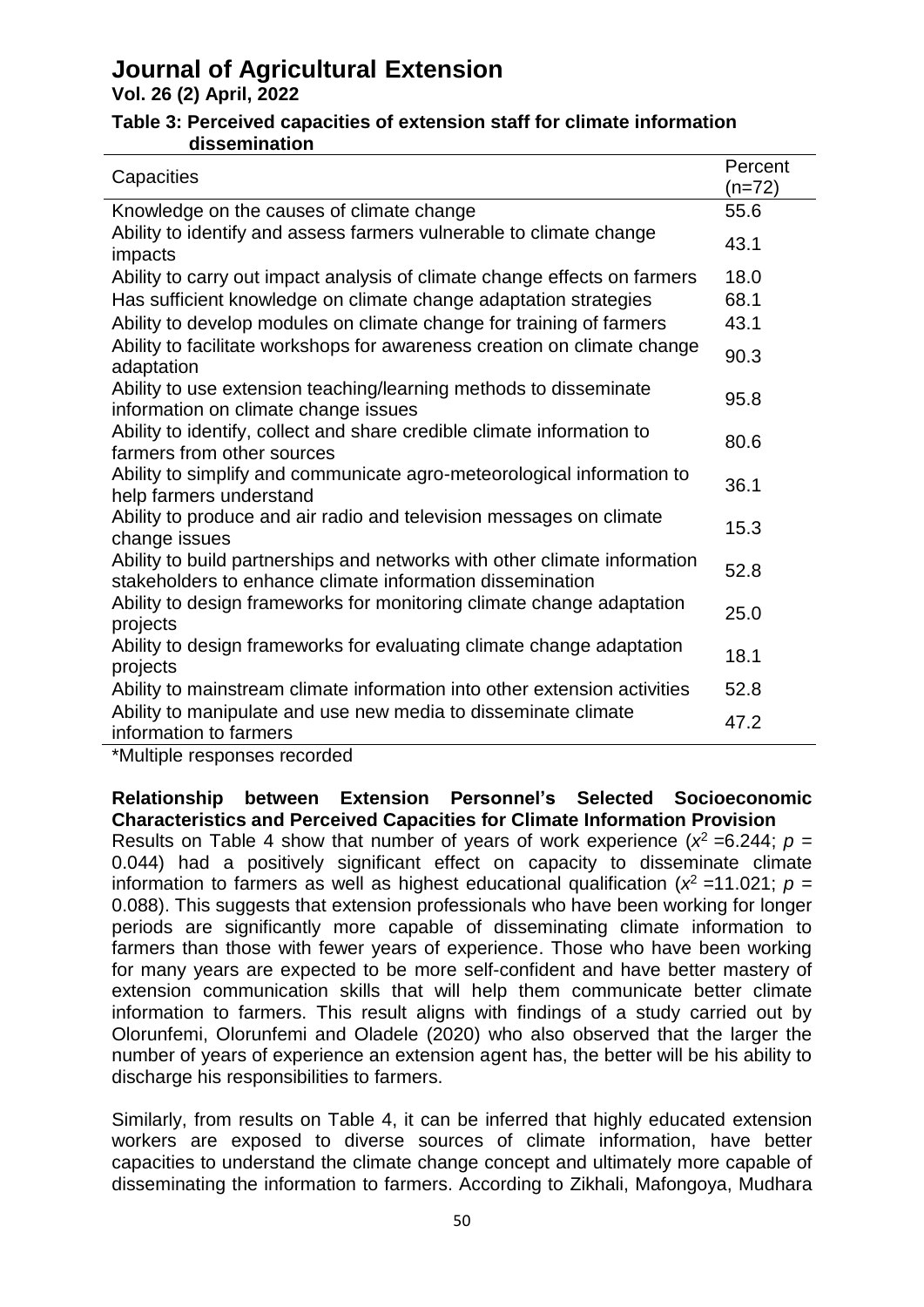and Jiri (2019), most extension professionals with high educational qualifications tend to be subject matter specialists who must have received specialized training on climate change, thereby enabling them to be more capable of disseminating climate information.

## **Table 4: Relationship between extension personnel selected socio-economic characteristics and perceived capacities for climate information dissemination**

| Effect                            | <b>Model Fitting Criteria</b>                | <b>Likelihood Ratio Tests</b> |    |
|-----------------------------------|----------------------------------------------|-------------------------------|----|
|                                   | -2 Log Likelihood of<br><b>Reduced Model</b> | Chi-Square                    | Df |
| Intercept                         | 99.127a                                      | 0.000                         | 0  |
| Gender                            | 101.854                                      | 2.727                         | 2  |
| <b>Marital status</b>             | 104.486                                      | 5.358                         | 4  |
| Highest educational qualification | 110.148                                      | 11.021                        | 6  |
| Membership into organisations     | 105.372                                      | 6.244                         | 2  |
| Age                               | 101.541                                      | 2.413                         | 6  |
| <b>Work Experience</b>            | 101.958                                      | 2.831                         | 4  |

#### **Conclusion and Recommendations**

The study established that though professionals in the state were disseminating information that are necessary for farmers to make in-season decisions for climate change adaptation, information generated by NIMET are not being disseminated by a substantial proportion of the public extension professionals. The major sources of climate information are the radio, television and the Ministry of Agriculture and Natural Resources. Staff perceived that they had low capacities to disseminate climate information that require specialized skills

Government should co-opt and train extension educators on how to interpret and disseminate agro-meteorological data and information from NIMET. More in-service training with the aim of enhancing specialised capacities of public extension professionals on climate change concerns should be organised. Furthermore, staff should be encouraged through scholarships/grants to go for specialised studies on climate change in higher institutions.

#### **References**

- Chukwuezie, O. C., Nwakuba, N. R., Nwaigwe, K. N. & Asoegwu S. N. (2016). The impact of climate change on Nigerian agricultural sector and economy. Paper presented at the 37th Annual Conference and Annual General Meeting at Minna in October 2016.
- Cortekara, J., Themesslb, M. & Lamich, K. (2020). Systematic analysis of EU-based climate service providers. *Climate Services* 17<https://doi.org/10.1016/j.cliser.2019.100125>
- Guido, Z., Zimmer, A., L. Pus, S., Corrie, H., Gower, D., waldman, K., Krell, N., Sheffield, J., Caylor, K., and Evans, T. (2020). Farmer forecasts: Impacts of seasonal rainfall expectations on agricultural decision-making in Sub-Saharan Africa. *Climate Risk Management*. 30:1-15 https://doi.org/10.1016/j.crm.2020.100247. Retrieved on the 23rd of August, 2021
- Hansen, J. W., Vaughan, C., Kagabo, D. M., Dinku, T., Carr, E. R., Körner, J. & Zougmoré, R. B. (2019). Climate services can support African farmers' context-specific adaptation